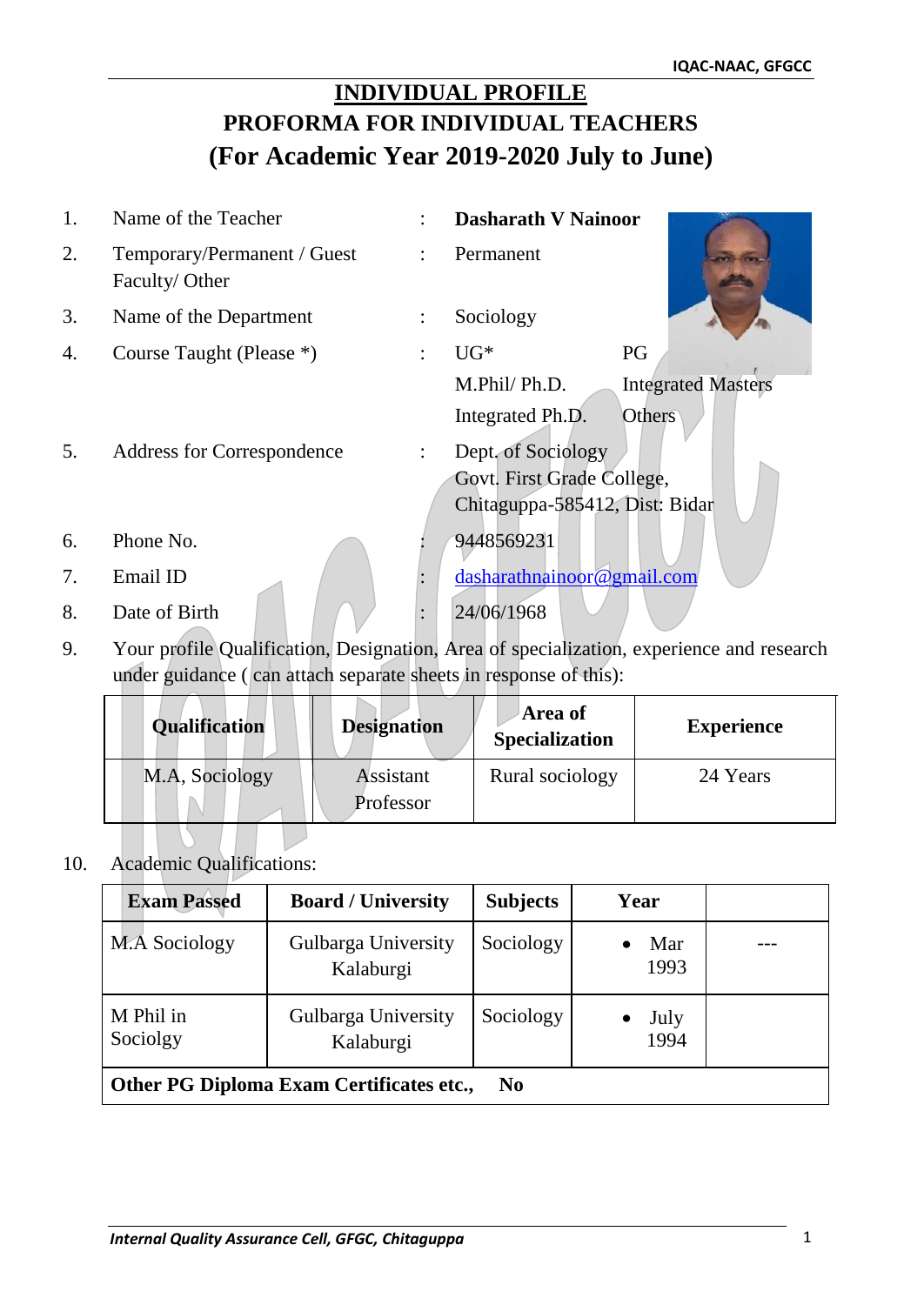## 11. Publications:

a) Number of papers published in peer reviewed journals national/international) with ISBN/ISSN:

| Sl.<br>No.    | <b>Topic of Article</b>                                                          | <b>Name of Journals</b>                                                               | ISSN / ISBN No. | Year |
|---------------|----------------------------------------------------------------------------------|---------------------------------------------------------------------------------------|-----------------|------|
| b)            | Monographs                                                                       | $-No-$                                                                                |                 |      |
| $\mathbf{c})$ | <b>Chapters in Books</b>                                                         | $-No-$<br>$\ddot{\cdot}$                                                              |                 |      |
| $\mathbf{d}$  | <b>Edited Books</b>                                                              | $-No-$                                                                                |                 |      |
| e)            | Books with ISBN with                                                             | $-No-$                                                                                |                 |      |
|               | details of Publishers                                                            |                                                                                       |                 |      |
| f)            | Number listed in International Database (eg., Web of Science, Scopus, Humanities |                                                                                       |                 |      |
|               |                                                                                  | International complete, Dare database-International Social Sciences Directory, EBSCO  |                 |      |
|               | Econlit, & Google Scholar etc.)                                                  | Host, Cabell's Ulrich's Index Copernicus International, Gale, ISI, ERIC, DOAJ, JSTOR, |                 |      |
| g)            | Citation Index $-$ range /<br>average                                            | -No-                                                                                  |                 |      |
| h)            | <b>SNIP</b>                                                                      | $-No-$                                                                                |                 |      |
| $\mathbf{i}$  | SJR                                                                              | $-No-$                                                                                |                 |      |
| citations     | No. of papers with more than 10                                                  | $-No$ —<br>$\ddot{\cdot}$                                                             |                 |      |
|               |                                                                                  |                                                                                       |                 |      |

- 14. National/ International conferences/workshops attended and presented? Please provide details about each one of them:
	- Three days International Conference on 'Recent Trends in Science, Engineering, Business, Humanities, & Social Sciences' organized by Sharanabasva University ,Kalaburagi.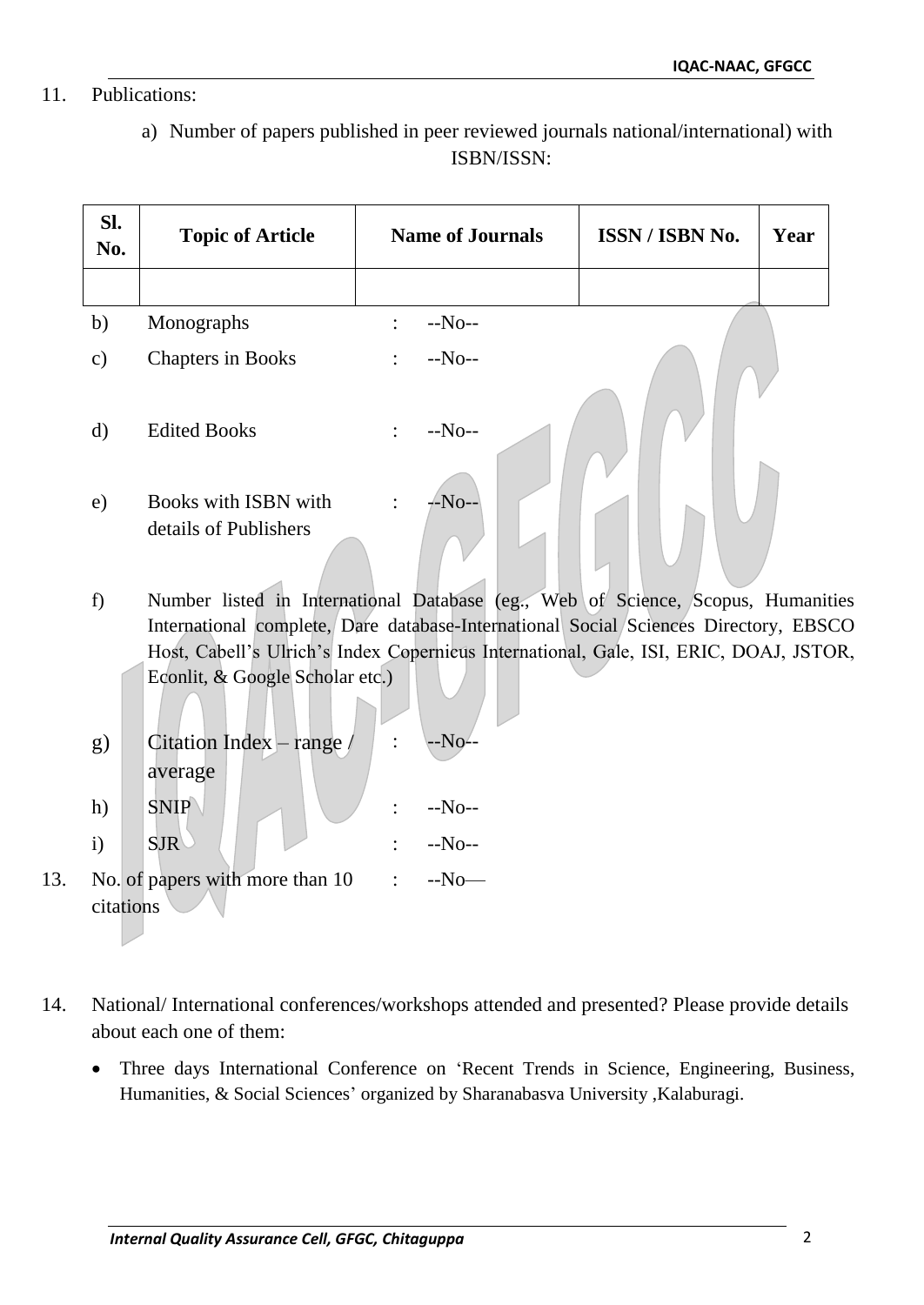| 15. | Are you serving in                                                                                         |                                                                                                     |
|-----|------------------------------------------------------------------------------------------------------------|-----------------------------------------------------------------------------------------------------|
|     | a) National Committees                                                                                     | N <sub>0</sub>                                                                                      |
|     | <b>International Committees</b><br>b)                                                                      | N <sub>o</sub>                                                                                      |
|     | <b>Editorial Board</b><br>C)                                                                               | $-No-$                                                                                              |
|     | d) Any other (Please specify)                                                                              | $-No-$                                                                                              |
| 16. | Briefly highlight your contribution :                                                                      | Implementing the use of technology in teaching                                                      |
|     | in generating new knowledge,<br>basic or applied                                                           | Giving awareness about abuse of national resources                                                  |
| 17. | Innovative / Contribution in<br>Teaching                                                                   |                                                                                                     |
|     | Design in Curriculum<br>a)                                                                                 | Classifying the provided syllabus according to<br>calendar of events as per university guidelines   |
|     | <b>Teaching Methods</b><br>b)                                                                              | Point<br>Power<br>Presentation,<br>Through<br>through<br>animation, group discussion, seminars, etc |
|     | Laboratory Experiments<br>$\mathbf{c})$                                                                    | NA.                                                                                                 |
|     | d) Evaluation Methods                                                                                      | Questionnaire, Quiz, seminar, internal exam, unit<br>test, assignment etc.                          |
|     | Preparation of resource<br>e)<br>material including books,<br>reading materials, laboratory<br>manual etc. | $-Yes-$                                                                                             |
|     | Remedial teaching students<br>f)<br>counseling (academic):                                                 | $-Yes-$                                                                                             |
|     |                                                                                                            | $-Yes-$                                                                                             |
|     | Any other specify<br>$\mathbf{g}$                                                                          | N <sub>o</sub>                                                                                      |
|     |                                                                                                            |                                                                                                     |

18. Recharging strategies (UGC academic staff college, refresher/ Orientation Programs, workshops, training programs and similar programs):

| <b>Programme</b> | <b>No. of Days</b> | <b>Duration</b> | <b>Organized by</b> |
|------------------|--------------------|-----------------|---------------------|
|                  |                    |                 |                     |
|                  |                    |                 |                     |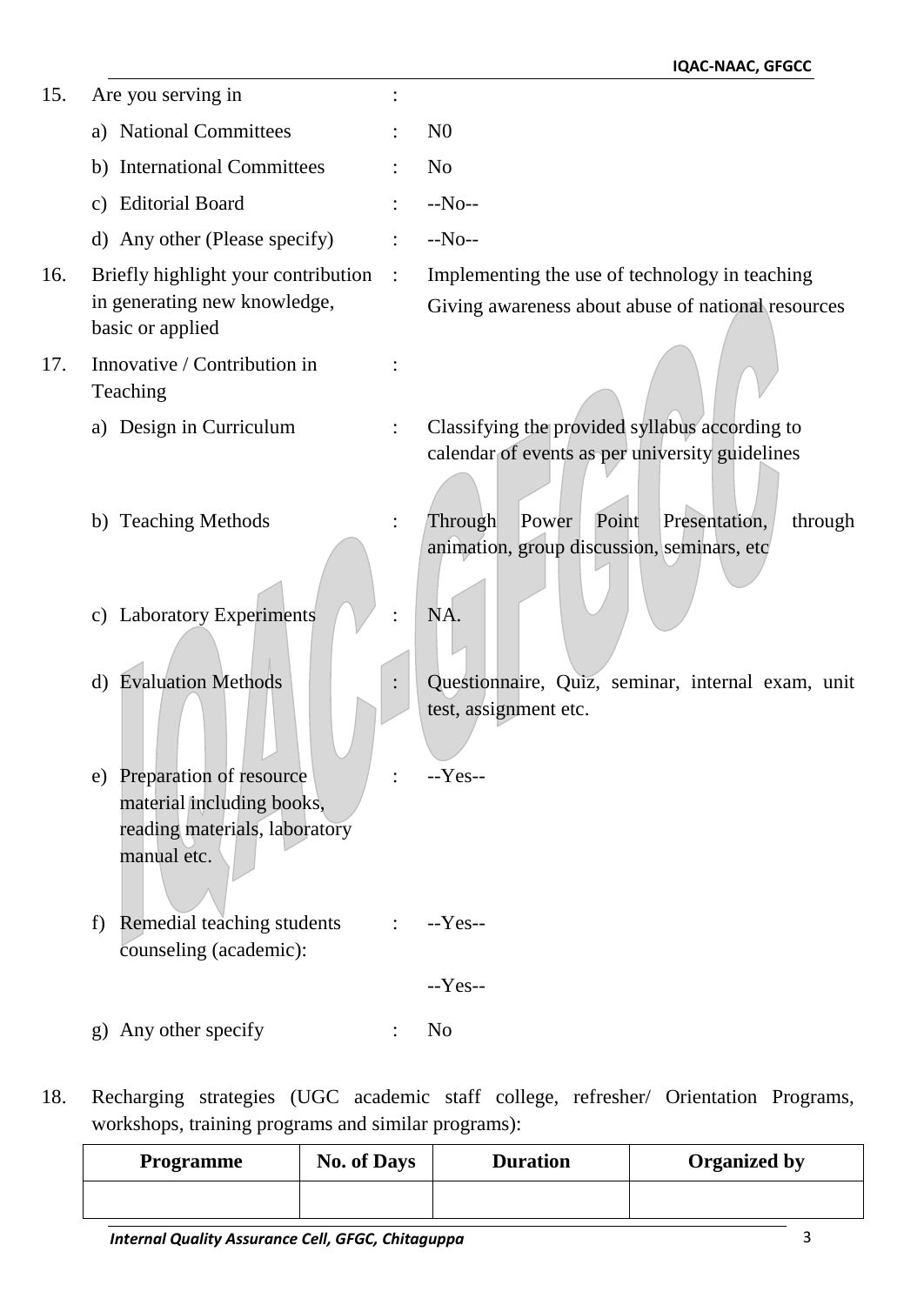- 19. Students Projects :
	- a) Percentage of students who have done in-house projects including inter-departmental projects: --No-
	- b) Percentage of students doing projects in collaboration with other universities / Industry/ Institute :  $-NO^{-1}$
	- c) Name some students of your Department who have cleared International / National and state level Competitive examinations such as Civil services, Defense Services, JRF,NET,SET,GATE/ELTS, TOEFL etc or something like this :
- 20. Have you introduced any higher order skill development programmers in consonance with the national requirements as outlined by the National Skill Development Corporation and other agencies?  $\sim$  --No--
- 21. Participation in Corporate Life : Please give a short account of your contribution to:

| a) College/University/ Institution: | $-$ BOS $-$ |
|-------------------------------------|-------------|
| b) College/University/ Institution: | $-$ BOE $-$ |
| c) Co-curricular activities:        | $-YES-$     |

- d) Enrichment of campus like ( Hostels, Sports, games, cultural activities ) students counseling Cell
- e) Students welfare and discipline: -- Yes
- f) Membership / participation in border/ committees on Education and National Development: --NSS, Sports, Internal Exam, IOAC
- g) Professional Organization of teachers: KGCTA,
- 22. a) Membership of Professional Bodies, societies etc. : 1. Life Membership of Karnataka Government College Teachers' Association- KGCTA
	- b) Editor/ Reviewer of Journals : No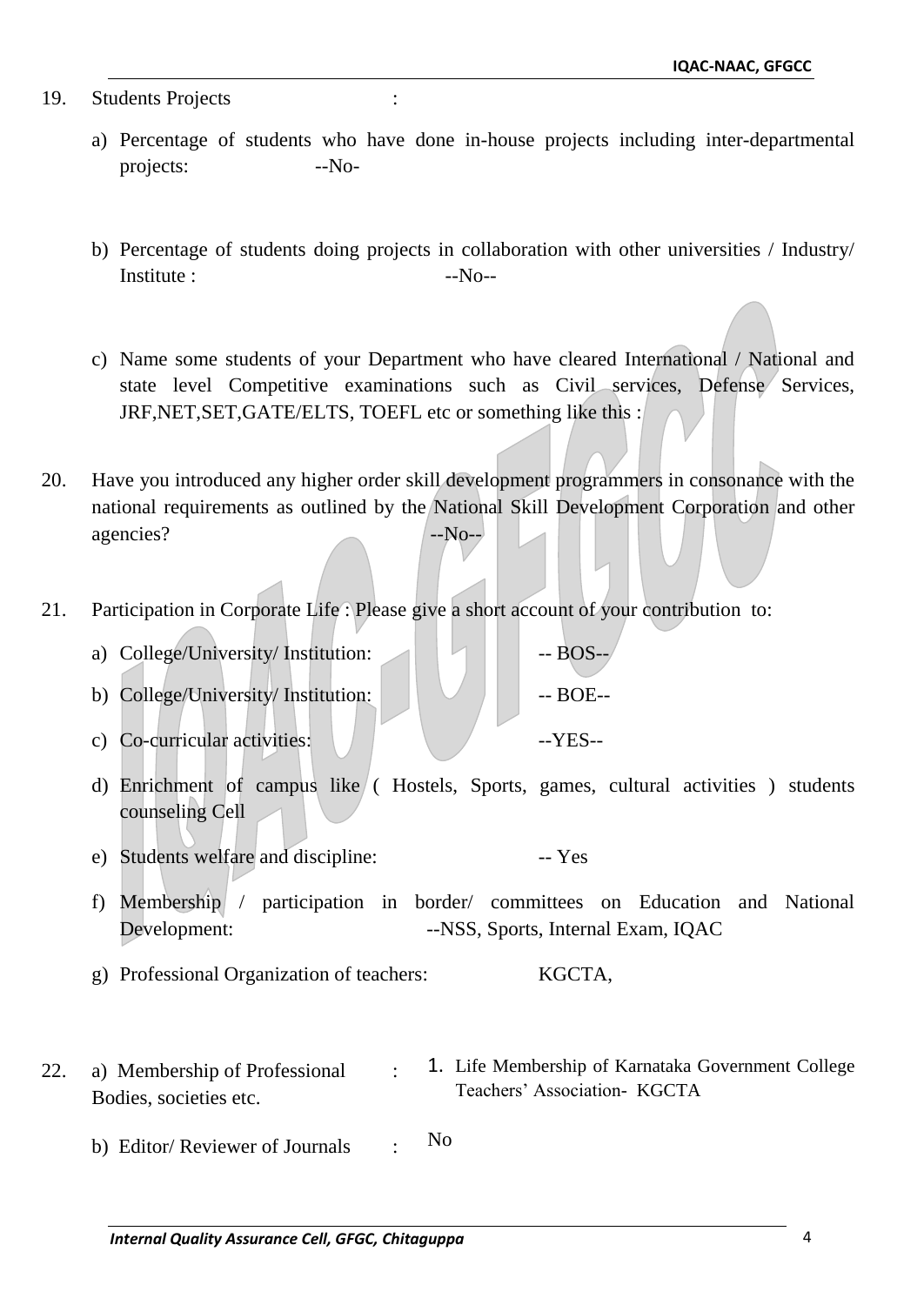- 23. List of teaching Methods/pedagogy used for different programmers
- 24. Extension work /Community services:
	- a) Please give a short account of your contribution to: Blood Donation Swatch Bharat Abhiyan

:

Plantations

HIV AIDS Awareness

- b) National Literacy Mission:
- c) Positions held / leadership role played in organisations linked with extension work and National service scheme(NSS) or any other similar activity:

-- As a Member –

- 25. Name some distinguished alumni of your department (maximum 10)
	- 1. Neelambika
	- 2. Laxman
	- 3. Erappa
	- 4. Sarswathi
	- 5. Roopa
- 26. Do you provide beyond syllabus scholarly activities to the students?
	- Providing information about competitive exams
	- Guidance for civil services
	- Self-learning technics
- 27. Do you interact with Industry research bodies and the civil society in the curriculum revision process? If so how have the students benefitted through interactions with the stakeholders:
	- How to face the interview?
	- Understand need of market
	- Enhance the knowledge
	- Communication skill
- 28. Does your Department obtain feedback from
	- a) Faculty on curriculum as well as teaching-learning-evaluation? If yes how does the department utilize this feedback? --YES—

Improving the drawbacks and identifying loopholes

b) Students on staff curriculum and teaching-learning-evaluation and how does the department utilize this feedback? -- YES--